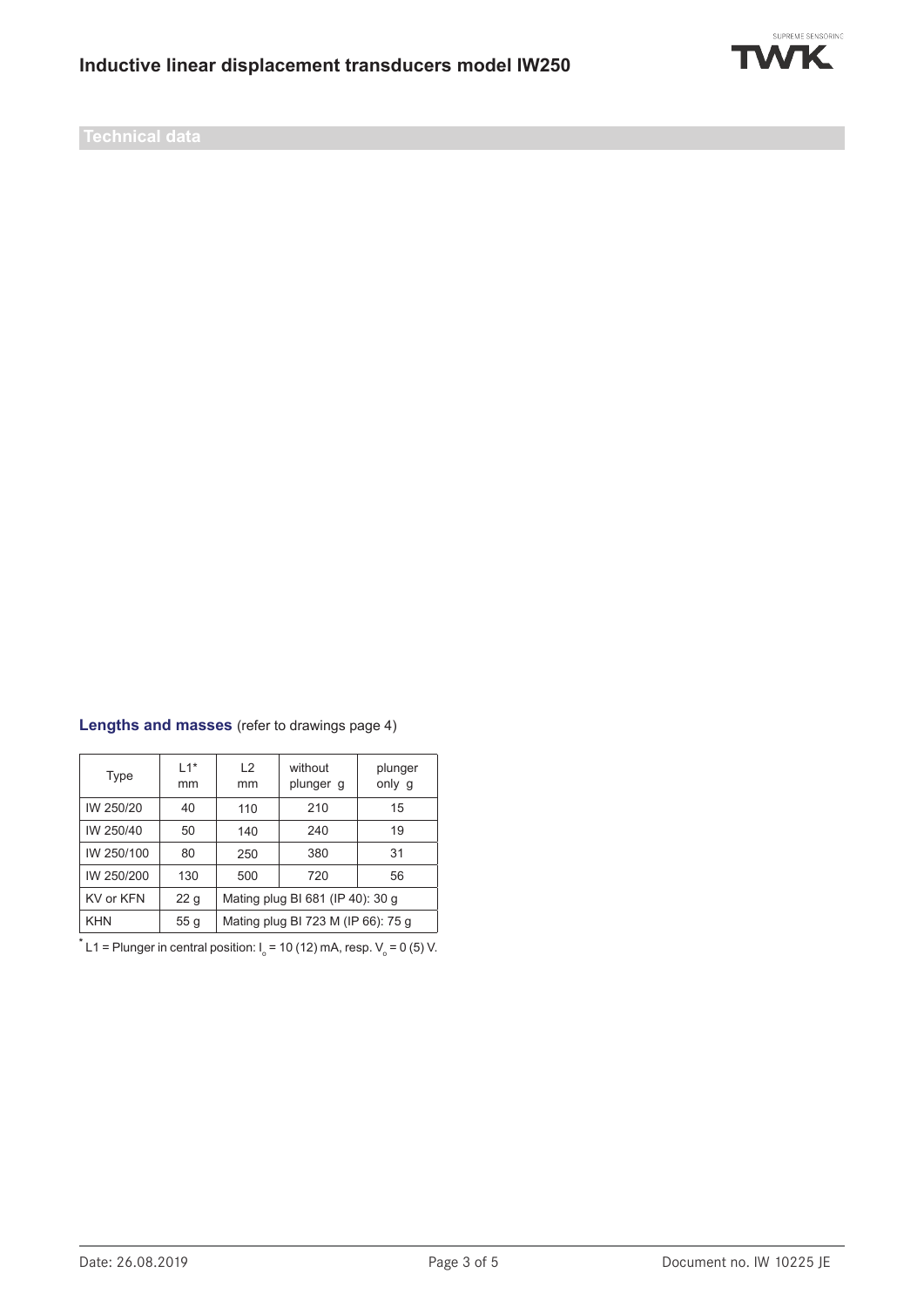



## **Version with ball joint on plunger (KV),** without rod guide



**Version with ball joint on plunger (KFN) and on end of case (KHN),** with rod guide, captivated



## **Gauge version (T) with return spring** (up to 100 mm stroke), **Version (PK)** with cable exit with gland